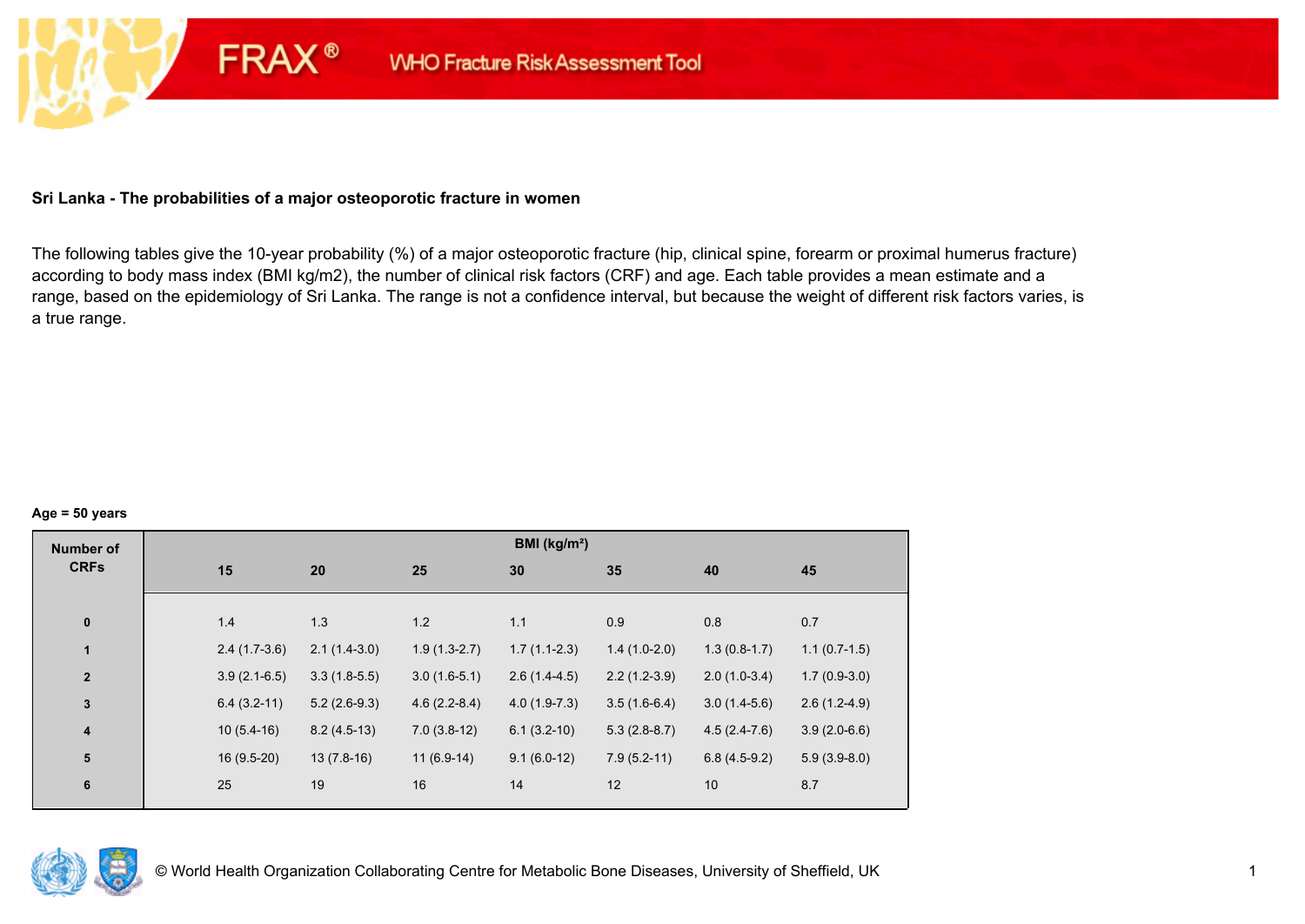# **Age = 55 years**

**FRAX®** 

| <b>Number of</b>        |     |                |                |                | BMI ( $kg/m2$ ) |                |                |                  |
|-------------------------|-----|----------------|----------------|----------------|-----------------|----------------|----------------|------------------|
| <b>CRFs</b>             | 15  | 20             |                | 25             | 30              | 35             | 40             | 45               |
|                         |     |                |                |                |                 |                |                |                  |
| $\bf{0}$                | 2.5 | 2.2            |                | 2.0            | 1.8             | 1.5            | 1.3            | 1.2              |
| $\mathbf{1}$            |     | $4.2(3.0-6.2)$ | $3.5(2.5-5.0)$ | $3.2(2.2-4.4)$ | $2.8(1.9-3.8)$  | $2.4(1.6-3.3)$ | $2.1(1.4-2.8)$ | $1.8(1.2-2.4)$   |
| $\overline{\mathbf{2}}$ |     | $6.8(3.9-11)$  | $5.6(3.1-9.0)$ | $5.0(2.7-8.2)$ | $4.3(2.3-7.2)$  | $3.7(2.0-6.3)$ | $3.2(1.7-5.5)$ | $2.8(1.5-4.8)$   |
| $\mathbf{3}$            |     | $11(6.0-18)$   | $8.8(4.6-15)$  | $7.6(3.8-13)$  | $6.6(3.3-12)$   | $5.7(2.8-10)$  | $4.9(2.4-8.9)$ | $4.3(2.1 - 7.7)$ |
| 4                       |     | $17(9.7-25)$   | $14(8.0-21)$   | $12(6.6-18)$   | $9.9(5.6-16)$   | $8.6(4.8-14)$  | $7.4(4.1-12)$  | $6.4(3.5-11)$    |
| $\overline{\mathbf{5}}$ |     | 26 (17-33)     | $21(14-26)$    | 17 (12-22)     | $15(10-19)$     | $13(8.7-17)$   | $11(7.5-15)$   | $9.5(6.5-13)$    |
| 6                       | 39  | 30             |                | 25             | 22              | 19             | 16             | 14               |
|                         |     |                |                |                |                 |                |                |                  |

## **Age = 60 years**

| <b>Number of</b><br><b>CRFs</b> |    |               |                |                | BMI (kg/m <sup>2</sup> ) |                |                |                |
|---------------------------------|----|---------------|----------------|----------------|--------------------------|----------------|----------------|----------------|
|                                 | 15 |               | 20             | 25             | 30                       | 35             | 40             | 45             |
| $\pmb{0}$                       |    | 4.7           | 4.0            | 3.5            | 3.1                      | 2.6            | 2.3            | 2.0            |
| $\mathbf{1}$                    |    | $7.7(5.6-11)$ | $6.3(4.5-8.6)$ | $5.5(3.9-7.4)$ | $4.8(3.3-6.4)$           | $4.1(2.9-5.5)$ | $3.6(2.5-4.7)$ | $3.1(2.1-4.1)$ |
| $\mathbf{2}$                    |    | $12(7.6-19)$  | $9.9(5.9-15)$  | $8.5(4.9-14)$  | $7.3(4.2-12)$            | $6.3(3.6-10)$  | $5.5(3.0-8.9)$ | $4.7(2.6-7.8)$ |
| $\mathbf 3$                     |    | 19 (12-28)    | $15(8.7-24)$   | $13(7.0-22)$   | $11(5.9-19)$             | $9.6(5.0-16)$  | $8.3(4.3-14)$  | $7.1(3.7-12)$  |
| 4                               |    | 29 (18-40)    | $23(14-33)$    | 19 (12-29)     | $17(10-25)$              | 14 (8.6-22)    | $12(7.3-19)$   | $11(6.2-17)$   |
| ${\bf 5}$                       |    | 42 (29-50)    | $33(24-41)$    | 28 (20-35)     | 24 (17-31)               | $21(15-27)$    | 18 (13-24)     | $16(11-21)$    |
| 6                               | 57 |               | 47             | 39             | 34                       | 30             | 26             | 22             |

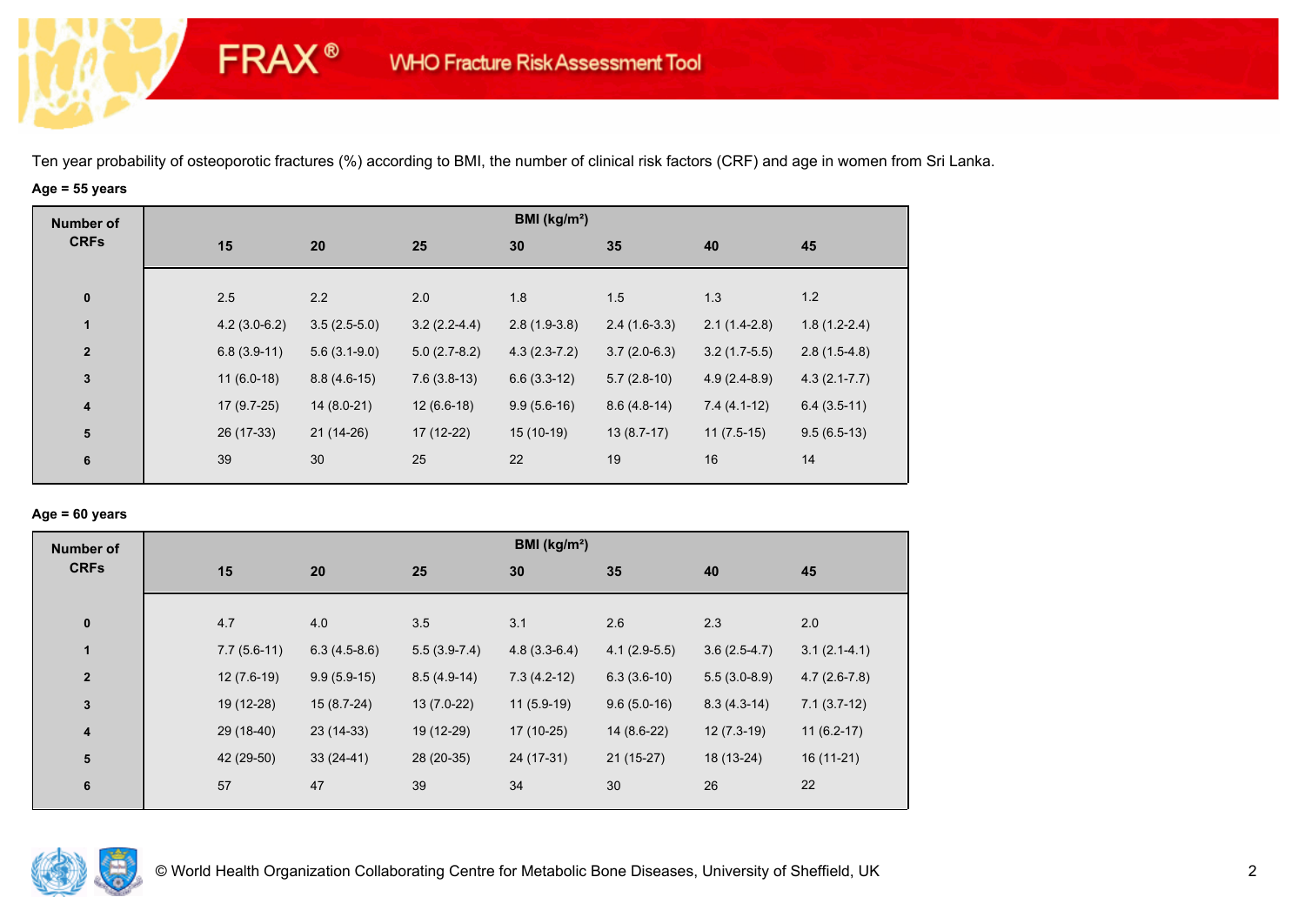# **Age = 65 years**

**FRAX®** 

| <b>Number of</b> |              |              |               | BMI (kg/m <sup>2</sup> ) |                |                |                |
|------------------|--------------|--------------|---------------|--------------------------|----------------|----------------|----------------|
| <b>CRFs</b>      | 15           | 20           | 25            | 30                       | 35             | 40             | 45             |
| $\bf{0}$         | 7.9          | 6.6          | 5.8           | 5.0                      | 4.3            | 3.7            | 3.2            |
| 1                | $12(9.5-17)$ | $10(7.5-13)$ | $8.9(6.4-12)$ | $7.6(5.4-9.9)$           | $6.6(4.6-8.5)$ | $5.6(4.0-7.3)$ | $4.9(3.4-6.3)$ |
| $\mathbf{2}$     | 19 (13-27)   | 16 (9.9-22)  | $13(8.1-20)$  | $12(6.9-18)$             | $9.9(5.8-15)$  | $8.5(5.0-13)$  | $7.4(4.2-12)$  |
| 3                | 28 (19-39)   | $23(15-34)$  | $20(12-31)$   | $17(9.9-27)$             | $15(8.4-24)$   | $13(7.1-21)$   | $11(6.0-18)$   |
| 4                | 40 (28-52)   | $34(23-46)$  | 29 (20-41)    | 25 (17-36)               | $21(14-32)$    | 19 (12-28)     | $16(9.9-25)$   |
| ${\bf 5}$        | 54 (43-63)   | 46 (36-55)   | 40 (31-49)    | $35(27-44)$              | $30(23-38)$    | 26 (20-34)     | 23 (17-30)     |
| 6                | 68           | 61           | 54            | 48                       | 42             | 37             | 32             |

## **Age = 70 years**

| <b>Number of</b> |             |             |              | BMI (kg/m <sup>2</sup> ) |               |                |                |
|------------------|-------------|-------------|--------------|--------------------------|---------------|----------------|----------------|
| <b>CRFs</b>      | 15          | 20          | 25           | 30                       | 35            | 40             | 45             |
|                  |             |             |              |                          |               |                |                |
| $\pmb{0}$        | 11          | 9.1         | 8.0          | 6.9                      | 5.9           | 5.0            | 4.3            |
| 1                | 17 (13-20)  | $14(10-17)$ | $12(8.9-15)$ | $10(7.5-13)$             | $8.6(6.3-11)$ | $7.3(5.4-9.5)$ | $6.3(4.6-8.1)$ |
| $\mathbf{2}$     | 25 (17-34)  | $21(14-28)$ | $17(11-24)$  | $15(9.6-20)$             | $13(8.1-18)$  | $11(6.8-15)$   | $9.1(5.7-13)$  |
| 3                | 37 (26-49)  | $30(21-42)$ | 25 (17-37)   | 22 (14-32)               | 18 (12-27)    | $16(9.8-23)$   | $13(8.2-20)$   |
| 4                | $50(38-63)$ | 43 (32-56)  | 36 (27-49)   | $31(22-43)$              | 26 (19-37)    | 22 (16-32)     | 19 (13-28)     |
| ${\bf 5}$        | 64 (58-72)  | $57(51-67)$ | $50(43-59)$  | 43 (36-52)               | $37(31-46)$   | $32(26-40)$    | 27 (22-34)     |
| 6                | 75          | 71          | 65           | 58                       | 51            | 44             | 38             |

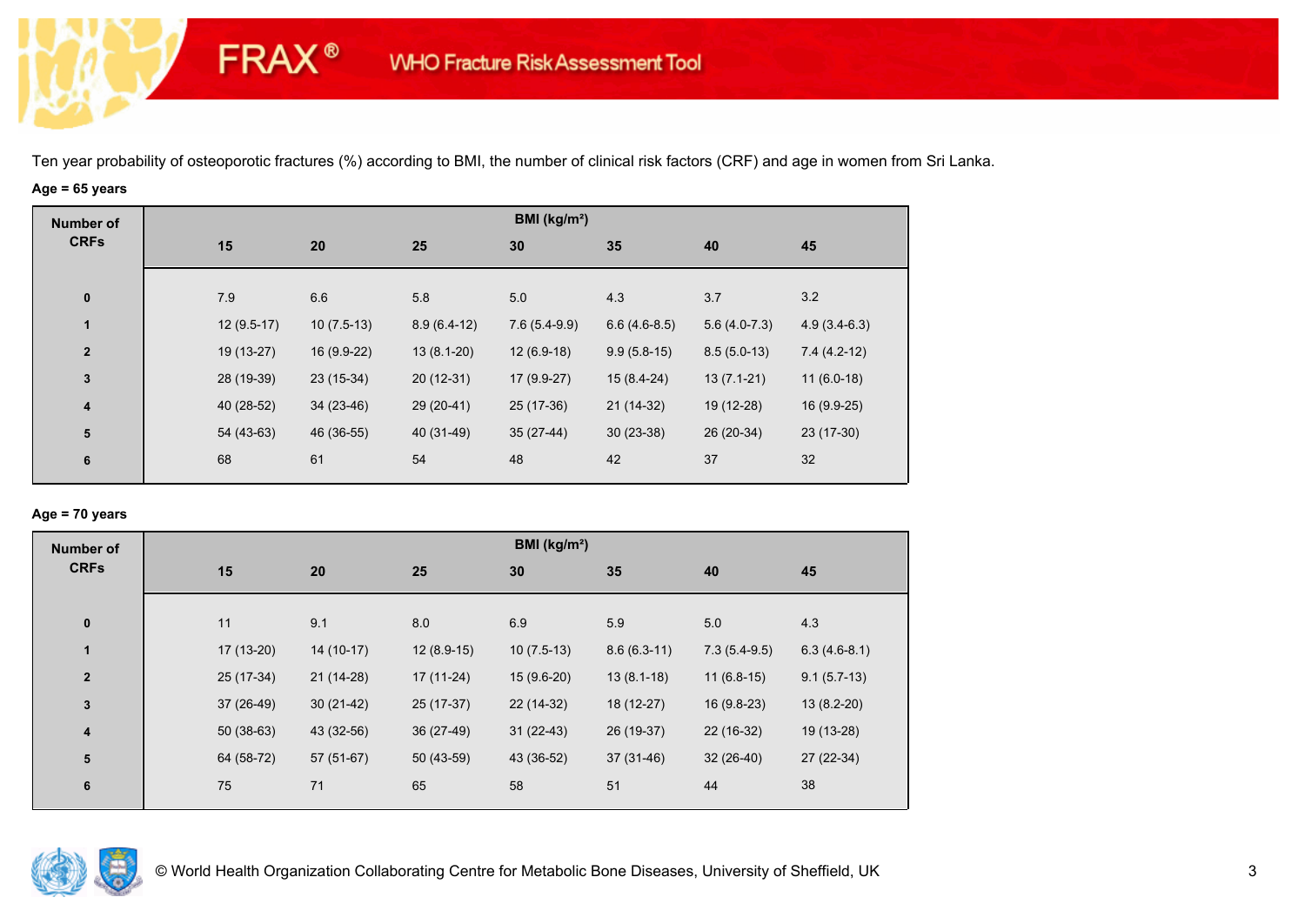# **Age = 75 years**

**FRAX®** 

| <b>Number of</b>        |             |             |             | BMI ( $kg/m2$ ) |              |               |                |
|-------------------------|-------------|-------------|-------------|-----------------|--------------|---------------|----------------|
| <b>CRFs</b>             | 15          | 20          | 25          | 30              | 35           | 40            | 45             |
|                         |             |             |             |                 |              |               |                |
| $\bf{0}$                | 13          | 11          | 9.7         | 8.2             | 7.0          | 5.9           | 5.0            |
| $\mathbf{1}$            | 20 (14-28)  | 17 (12-22)  | $14(11-17)$ | $12(9.0-15)$    | $10(7.5-12)$ | $8.6(6.3-11)$ | $7.2(5.3-9.0)$ |
| $\overline{\mathbf{2}}$ | $30(20-44)$ | 26 (16-36)  | 21 (14-29)  | 18 (12-24)      | $15(9.6-20)$ | $13(8.0-17)$  | $11(6.7-14)$   |
| $\mathbf{3}$            | 43 (28-58)  | $37(25-50)$ | $31(20-44)$ | 26 (17-37)      | $22(14-31)$  | 18 (12-26)    | $15(9.8-22)$   |
| $\overline{\mathbf{4}}$ | 56 (40-68)  | $51(35-64)$ | 44 (31-58)  | $38(26-51)$     | $32(22-44)$  | 27 (18-38)    | $23(15-32)$    |
| ${\bf 5}$               | 68 (55-75)  | 64 (51-73)  | 59 (47-68)  | $52(41-61)$     | 45 (35-54)   | 38 (30-47)    | $32(25-41)$    |
| 6                       | 77          | 75          | 72          | 66              | 59           | 52            | 45             |
|                         |             |             |             |                 |              |               |                |

#### **Age = 80 years**

| <b>Number of</b>        |             |             |             | BMI (kg/m <sup>2</sup> ) |              |               |                |
|-------------------------|-------------|-------------|-------------|--------------------------|--------------|---------------|----------------|
| <b>CRFs</b>             | 15          | 20          | 25          | 30                       | 35           | 40            | 45             |
| $\pmb{0}$               | 14          | 12          | 11          | 9.0                      | 7.6          | 6.3           | 5.3            |
| 1                       | $21(15-31)$ | 18 (13-26)  | 16 (12-21)  | $13(9.8-17)$             | $11(8.1-14)$ | $9.2(6.7-11)$ | $7.6(5.5-9.2)$ |
| $\overline{2}$          | $31(21-44)$ | 27 (18-38)  | $23(16-31)$ | $20(13-26)$              | 16 (11-22)   | $13(8.7-18)$  | $11(7.2-15)$   |
| 3                       | 42 (28-56)  | $38(25-51)$ | $34(23-44)$ | 28 (19-38)               | 24 (16-32)   | 19 (13-26)    | 16 (10-22)     |
| $\overline{\mathbf{4}}$ | $53(38-65)$ | $50(36-62)$ | 46 (33-58)  | $39(28-51)$              | $33(23-44)$  | 28 (19-38)    | 23 (16-32)     |
| 5                       | 64 (51-72)  | 62 (48-70)  | 58 (46-67)  | $52(40-61)$              | 45 (34-54)   | 38 (28-47)    | $32(24-40)$    |
| 6                       | 73          | 72          | 70          | 64                       | 57           | 51            | 44             |